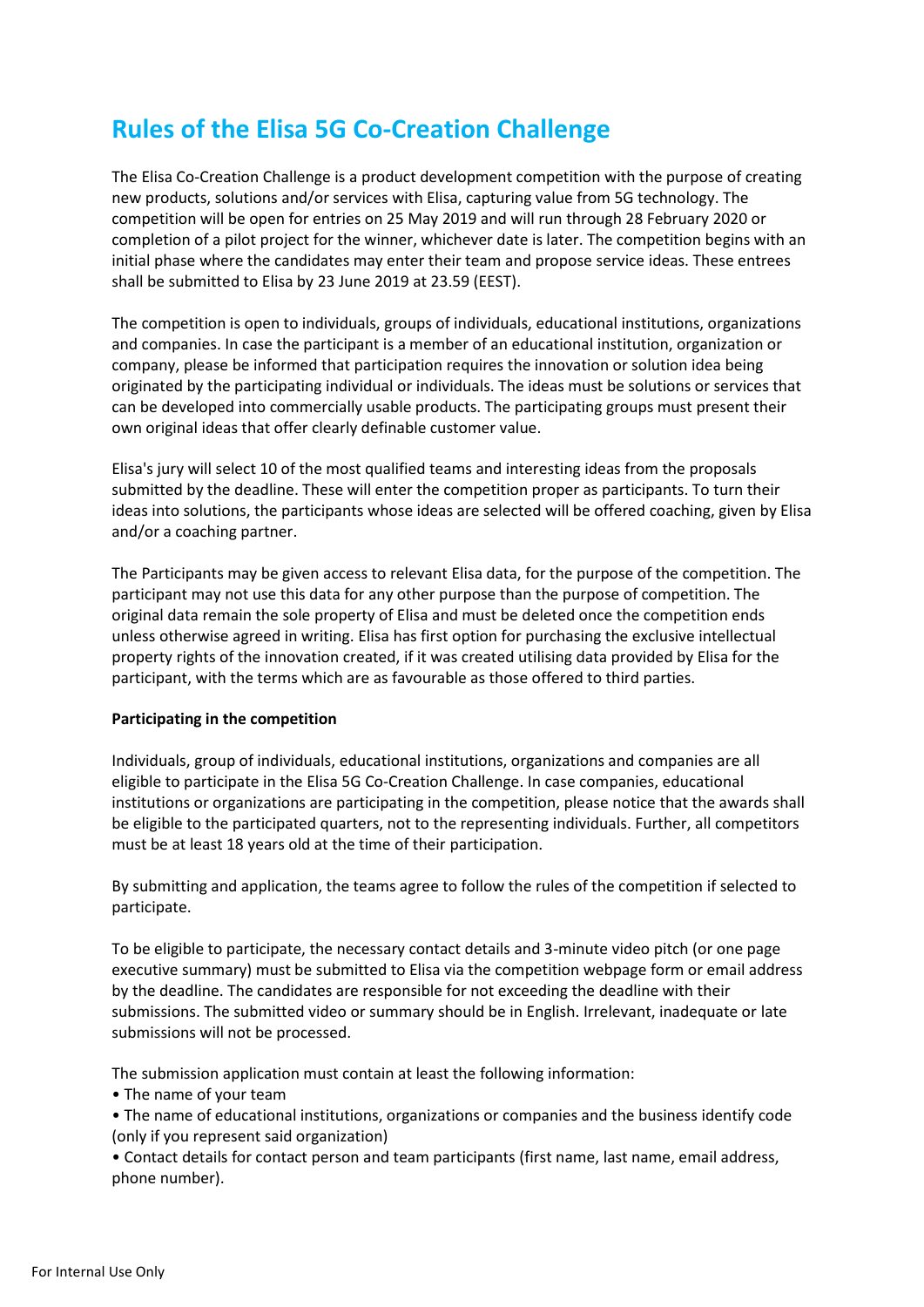• A 3 minute video or one page summary describing: 1. a summary of your teams background, skills and advantage 2. a clear and concise description of your new innovation idea. • Statement of agreement to these rules.

Elisa reserves the right to send participants emails regarding the competition. Elisa will not divulge participant contact details to third parties, unless separately agreed. Submissions must arrive by 23. June 2019 at 23.59 (EEST). Any ideas received after the deadline will not be eligible for the competition.

Elisa reserves the right to remove a participant from the competition at any time with no prior notice.

Each idea must be an original idea of the participant. The participant must own all the rights to the idea and the participant must be eligible to use any and all materials related to the idea. The participant shall guarantee that the information they present in their submission application and during the competition is true, and that the idea as a whole has not been commercialized or sold prior to the start of the competition, and that no third party holds any rights to the idea.

Elisa shall receive the right to use the idea for the duration of the competition for the purpose of evaluating the idea, the feasibility of its implementation, and use as a product and/or service.

## **The process and criteria for choosing a winner**

The winner of the competition is chosen in four stages:

1) A jury will select 10 of the most interesting teams and ideas from the entrees submitted by the deadline. These will enter the main competition.

2) The participants will attend Elisa co-creation day on 13 August 2019. To co-create the future of 5G services and define a problem to solve during the competition with Elisa and partners.

3) Teams will pitch experimentations/MVP's on 6 September 2019 at a semi-final event, at which stage all but 3 teams will be eliminated.

3) The remaining 3 participating teams will receive 4,000 EUR to carry out further experimentations and develop an MVP to test their hypotheses and assumptions. Teams will pitch their demo to a jury in in the final during Slush, 20-22 November 2019.

4) The participants should aim to develop and commercialise their products towards a pilot with Elisa / Elisa partner. The competition finale will be held in November during Slush 2019 where teams will go head-to-head pitching their demo for the 25,000 EUR pilot project.

The contacts of the chosen participants will be notified by email as the competition progresses.

Elisa reserves the right to announce the initial participants, chosen participants, finalists and winners on Elisa's competition website, PR and at external events (team name and the name of their company or school, if given).

The characteristics of a winner:

1) The idea offers significant benefits for the customer, solves a relevant problem for them, and has significant potential for commercialization.

2) The idea is innovative and feasible to implement, with a significant target market size.

- 3) The solution strongly utilises or requires one of the core benefits of 5G. Namely, massive internet
- of things, ultra-fast mobile broadband, or critical and low latency communication.

4) The solution is fit for business with Elisa.

5) Other factors considered relevant by the Elisa jury as they make their choice.